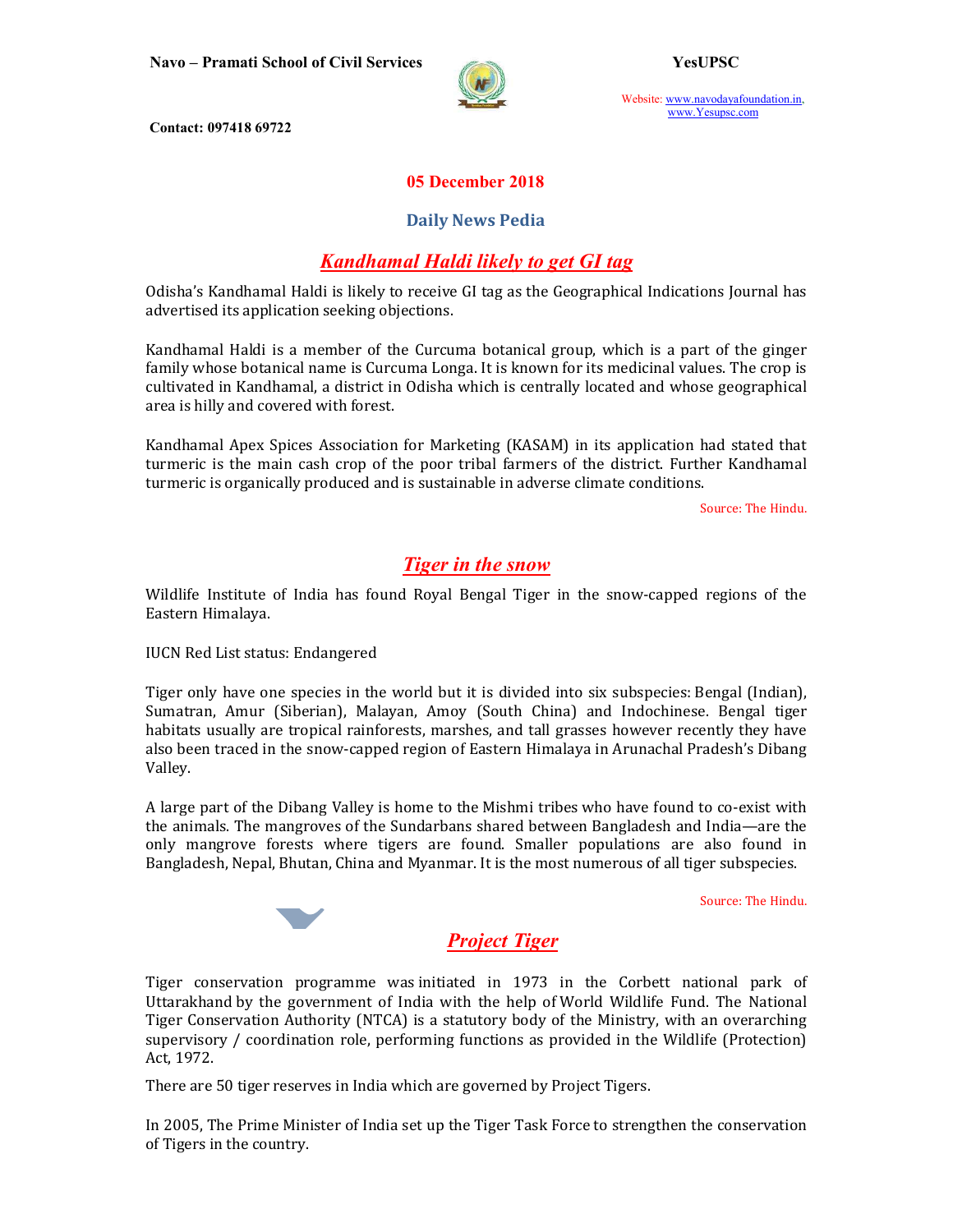WWF is world's largest international non-governmental organization for conservation founded in 1961. The Living Planet Report is published every two years by WWF since 1998; it is based on a Living Planet Index and ecological footprint calculation. Currently, their work is organized around these six areas: food, climate, freshwater, wildlife, forests, and oceans.

Source: Internet.

# Rights of Persons with Disabilities Act, 2016

The Act replaced the Persons with Disabilities (Equal Opportunities, Protection of Rights and Full Participation) Act, 1995.

It fulfils the obligations to the United National Convention on the Rights of Persons with Disabilities (UNCRPD), to which India is a signatory. The Act came into force during December 2016.

Salient Features:

- $\triangleright$  Disability has been defined based on an evolving and dynamic concept.
- $\triangleright$  The types of disabilities have been increased from existing 7 to 21. It includes Speech and Language Disability, Specific Learning Disability, Acid Attack Victims, Dwarfism, muscular dystrophy. It also included three blood disorders: Thalassemia, Hemophilia and Sickle Cell disease have been added for the first time.
- $\triangleright$  Reservation in vacancies in government establishments has been increased from 3% to 4% for certain persons or class of persons with benchmark disability.
- $\triangleright$  In addition benefits such as reservation in higher education, government jobs, reservation in allocation of land, poverty alleviation schemes etc. have been provided for disabilities.
- $\triangleright$  The Act claims that every child with benchmark disability between the age group of 6 and 18 years shall have the right to free education. The government will fund educational institutions as well as the government recognized institutions to provide inclusive education to the children with reasonable accommodation to disables.
- $\triangleright$  Special Courts will be designated in each district to handle cases concerning violation of rights of PwDs.
- $\triangleright$  The Act provides for penalties for offences(imprisonment of 6 months to 2 years along with fine of 10000 to 5 lakh) committed against persons with disabilities and also violation of the provisions of the new law.
- The Act provides power to government to notify additional disabilities, a clear recognition of the need to factor in conditions that may arise as a result of an ageing population, an inevitable part of the demographic transition.
- $\triangleright$  The new law will not only enhance the Rights and Entitlements of Divyang-Jan but also
- provide effective mechanism for ensuring their empowerment and true inclusion into the Society in a satisfactory manner.

Source: The Hindu.

## Editorial

#### To Read

#### Shift to low carbon

India's stakes in a low carbon world economy are among the highest as it is on the front line of climate disasters